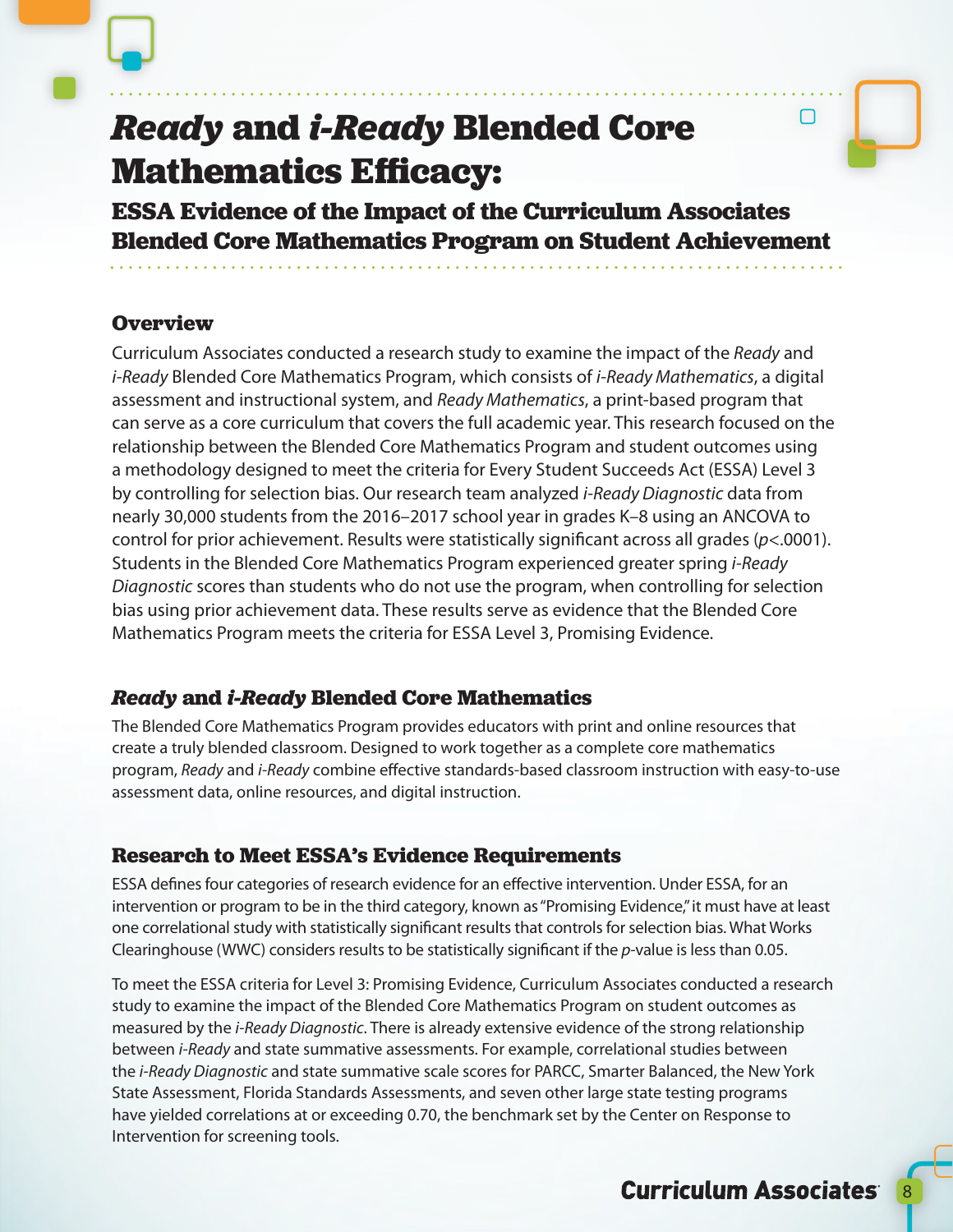This study examined the effectiveness of the Blended Core Mathematics Program while controlling for selection bias using an ANCOVA. Researchers compared the *i-Ready Diagnostic* spring scores of students in districts with the Blended Core Mathematics Program to students in districts that did not use the program, controlling for their *i-Ready Diagnostic* fall scores.

# **Defining the Sample**

#### **The Blended Core Mathematics Program as the Treatment**

To qualify as a district using the Blended Core Mathematics Program, a district must have been using *Ready Mathematics* books as their core mathematics textbook for instruction during the 2016–2017 school year. A district must also have used the *i-Ready Diagnostic* to identify their students' specific needs for additional instruction and *i-Ready Instruction* to complement the print materials with students when necessary. Students included in the final analysis of this study must have used the *i-Ready Diagnostic* and *i-Ready Instruction* with fidelity. These students had a valid *i-Ready Diagnostic* score at both the beginning and the end of the academic year (between 25 and 35 weeks apart), received *i-Ready Instruction* for at least 18 unique weeks of the academic year, and received an average of 45 minutes of *i-Ready Instruction* per unique week of instruction.

## *i-Ready Diagnostic***–Only Districts as the Control Group**

To qualify for the control group in this study, a district must not have been using *Ready Mathematics* or *i-Ready Instruction* as a mathematics curriculum. At the same time, control group districts must have been using the *i-Ready Diagnostic* for mathematics to identify students' specific needs. Students included in the final analysis must have used *i-Ready Diagnostic* with fidelity, meaning these students had a valid *i-Ready Diagnostic* score at both the beginning and the end of the academic year (between 25 and 35 weeks apart).

For additional details regarding the selection criteria for the Blended Core Mathematics Program (treatment) and *i-Ready Diagnostic*–Only (control) groups, please see Appendix A.

## **Sample Sizes**

Based on the above characteristics, the following tables show the sample sizes of students included in the ANCOVA analysis.

| <b>Grade</b>           | П,<br>. . |       |       |       |       |       |      |         |      |
|------------------------|-----------|-------|-------|-------|-------|-------|------|---------|------|
| <b>Treatment Group</b> | 736       | 1,022 | ,699  | 1,700 | .645  | 1.130 | 620  | 540     | 369  |
| <b>Control Group</b>   | 2,158     | 2,241 | 2,285 | 3,237 | 3,322 | 2,953 | 1117 | ر ۱ ر ۱ | ,272 |

## **Results**

This analysis is based on data from nearly 30,000 students and yielded results that were statistically significant across all grades, K–8, at the *p*<.0001 level, far exceeding What Works Clearinghouse's requirement of *p*<.05.

Based on these findings, students in districts using the Blended Core Mathematics Program can be expected to grow more in one academic year than students with the same starting fall *i-Ready Diagnostic* scores who are not in districts with the program.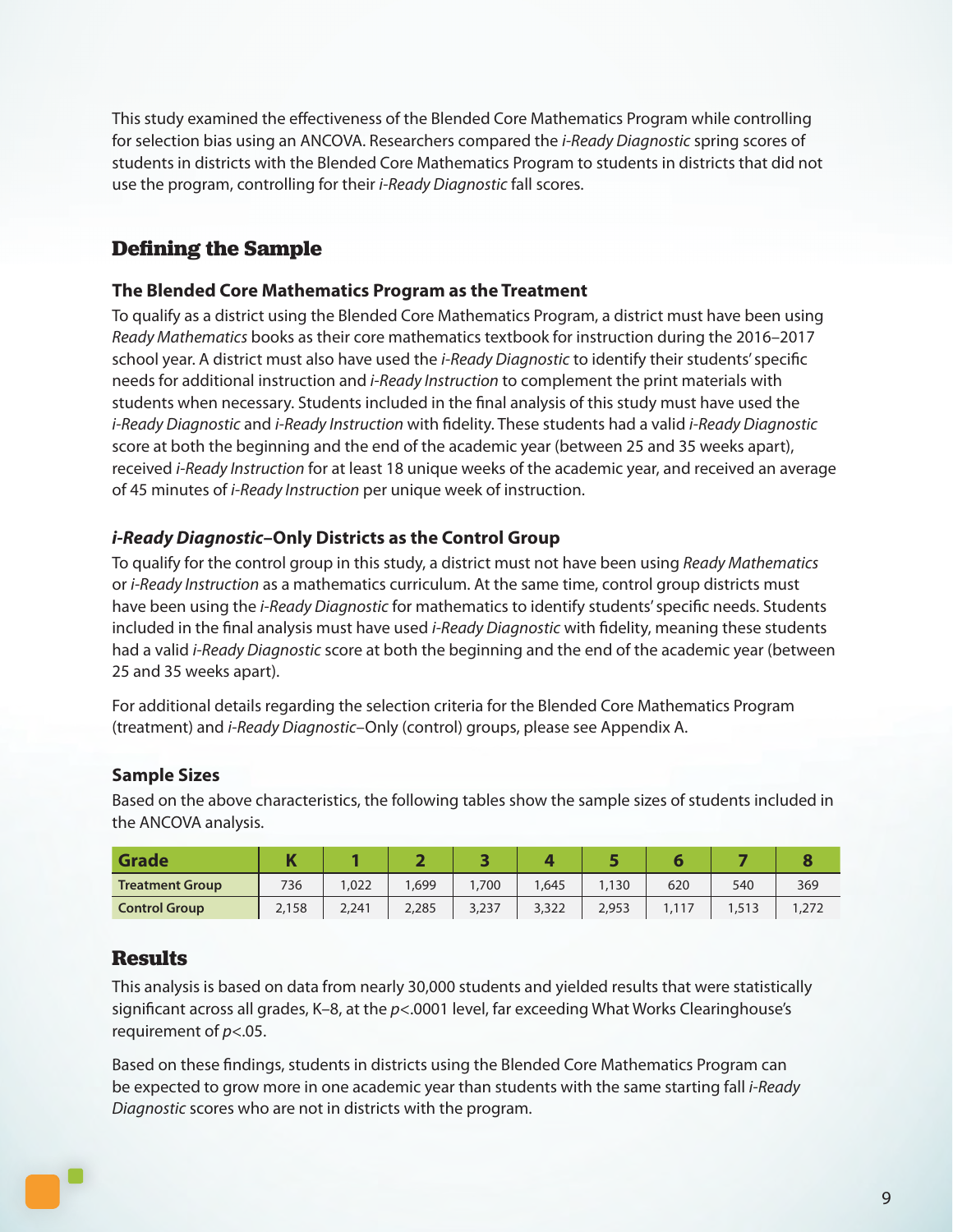These results support that the Blended Core Mathematics Program meets the criteria for ESSA Level 3: Promising Evidence.

| Grade              |                         |                         |                         |                        |                         |                         |                         |                         |                         |
|--------------------|-------------------------|-------------------------|-------------------------|------------------------|-------------------------|-------------------------|-------------------------|-------------------------|-------------------------|
| <b>F</b> Statistic | F(1,2,891)<br>$=152.76$ | F(1,3,260)<br>$= 81.85$ | F(1,3,981)<br>$= 75.86$ | F(1,4,934)<br>$=79.28$ | F(1,4,964)<br>$= 28.17$ | F(1,4,080)<br>$= 23.11$ | F(1,1,734)<br>$= 23.44$ | F(1,2,050)<br>$= 23.43$ | F(1,1,638)<br>$= 82.29$ |
| <i>p</i> -value    | p<.0001                 | p<.0001                 | p<.0001                 | p<.0001                | p<.0001                 | p<.0001                 | p<.0001                 | p<.0001                 | p<.0001                 |

To understand the magnitude of the significant findings, Cohen's *d* effect sizes using the conditional means and the ANCOVA Mean Square Error of the groups were calculated for each grade.

Students in the Blended Core Mathematics Program during the 2016–2017 school year had greater *i-Ready Diagnostic* spring scores than students who were not using this program. The effect sizes for these differences when controlling for prior achievement ranged from *d* = 0.16 to 0.54, meeting or exceeding the standard for "large" for grades K–3 and 6–8 (Cohen's *d* greater than 0.25).



**Cohen's** *d* **Effect Sizes**

## *Effect Sizes in Education Research*

Effect sizes are a common way of measuring the strength of an educational program. While there are many ways to quantify effect sizes, Cohen's *d* is a widely used method for quantifying the differences in the means or averages between two groups, measured in standard deviations. Larger effect sizes indicate a greater effect. The average effect sizes in research fields such as education, medicine, and economics are smaller than in other fields of research, as their outcomes are more challenging to influence. Specifically, effect sizes of 0.25 or greater are considered "large" in education research (Lipsey et al., 2012).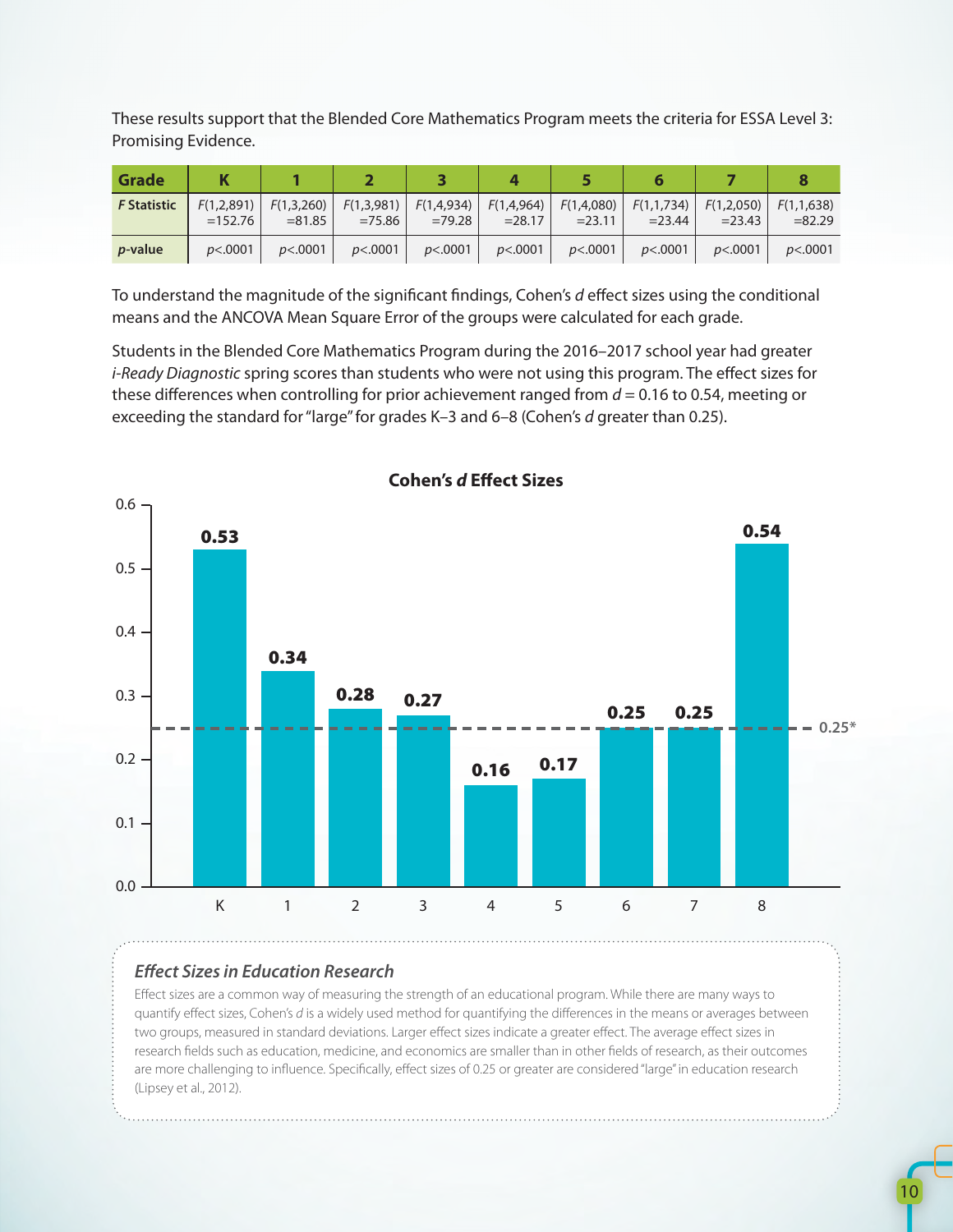## **Conclusion**

Using *i-Ready Diagnostic* data from nearly 30,000 K–8 students in the 2016–2017 school year, our research team examined the relationship between the Blended Core Mathematics Program and student achievement when controlling for prior achievement. Our research found evidence that students using the Blended Core Mathematics Program tend to grow more than students who do not use the Blended Core Mathematics Program. The differences in students' spring *i-Ready Diagnostic* scores for grades K–8 were statistically significant after controlling for selection bias, with students in districts using the Blended Core Mathematics Program as their core experiencing higher spring *i-Ready Diagnostic* scores than students not using the program. Students in districts with the Blended Core Mathematics Program as their core mathematics program can expect to grow more in one academic year compared to students not using the program who started with the same fall scores. Effect sizes across grades were positive and generally large for educational programs.

These findings indicate that the Blended Core Mathematics Program is an effective blended system for accelerating student growth and progress toward proficiency. Furthermore, the statistically significant favorable results when controlling for prior achievement provide evidence that the Blended Core Mathematics Program meets the criteria for Every Student Succeeds Act (or ESSA) Level 3: Promising Evidence, with positive effects.